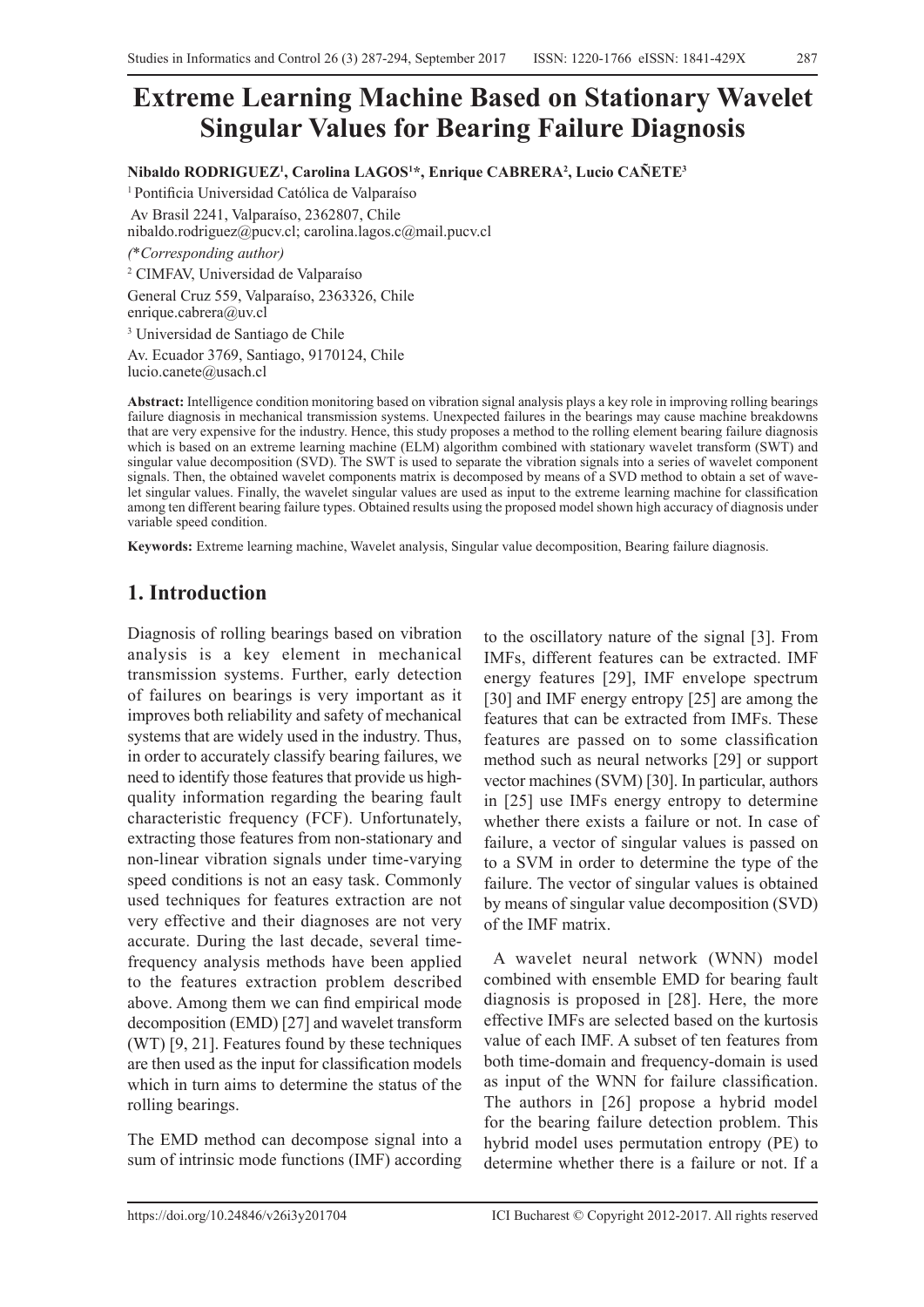failure exists, then the PE of a subset of selected IMFs is computed and used as the input of a SVM in order to classify the type of the failure as well as its severity. Moreover, WT can decompose a signal into several independent frequency subbands and show features of hidden failures [1, 15, 18, 24]. In [8] authors combine WT and EMD to create a new time-frequency analysis method namely empirical wavelet transform (EWT). A comparative study between EWT and EMD for bearing failure diagnosis using acoustic signals is presented in [10]. In that study, authors create an index based on the kurtosis value to select the more effective IMFs. Results in [10] demonstrate that EWT performs better than EMD in terms of the accuracy of the diagnosis. Further, it is shown that EWT is able to efficiently find the frequency and the harmonic components corresponding to the bearing failure feature frequency.

SVM and feedforward neural network (FNN) are widely used to classify different kind of failures in rotatory machines. However, one drawback of these techniques is that they are quite time consuming. In [4, 6, 31] authors use a method called Extreme Learning Machine (ELM) that aims to improve tuning time in a FNN. Since then, ELM has been used in several studies mainly because its efficiency. For instance, in [23] is combined with LMD and SVD to the diagnosis of bearing failure. Here, singular values obtained from the product function matrix are used as input of ELM. It has also been shown that the models combining LMD-SVD-ELM performs better than EDM-SVD-ELM models [23].

In this article we present a hybrid features extraction method that combines stationary wavelet transform (SWT) and SVD. The identification of the failure type and severity is done during this features extraction process by finding those signatures from the vibration signal that represents each failure type. These extracted features are passed on to an extreme learning machine model (ELM). We call our method, SWT-SVD-ELM. We apply our method on the bearing failure diagnosis under variable speed operation problem. While SWT is able to provide local features in both time-domain and frequencydomain as well as it is able to distinguish sudden changes in the vibration signal, singular values are very stable which leads to a more robust and reliable method. Ten different bearing failures types are considered in our experiments. We apply our method on a set of well-known bearing vibration signals obtained from [12]. We compare the accuracy of the results obtained by our method to those obtained using two different diagnosis method: the well-known EMD-SVD-ELM model and a recently proposed method that combines Fourier coefficients amplitude (FCA) and autoencoder ELM (AE-ELM).

Remaining sections of this article are as follows: in Section II we describe the components of the SWT-SVD-ELM algorithm that is proposed in this paper. Section III describes the experimental setup and the features extraction phase. A discussion on the results obtained by the SWT-SVD-ELM, the EMD-SVD-ELM, and the FCA-AE-ELM methods is also carried on this section. Finally, in Section 4 some conclusions are presented and some ideas on the future work are outlined.

# **2. Methodology**

### **2.1 Stationary Wavelet Transform**

Stationary Wavelet Transform (SWT) [14, 16, 17] is a wavelet analysis method. It can be seen as an alternative to discrete wavelet transform (DWT) [7, 13]. SWT and DWT share some similarities. The most important one is that both filters, highpass and low-pass, are applied at each level on the input signal. At the first level of SWT, an

input signal  $x = \{x(n) = w_{0,0}(n), n = 1, ..., N\}$ is convolved with a low-pass filter  $h_1$  defined by a sequence  $h_1(n)$  of length  $r$  and a high-pass filter  $g_1$  defined by a sequence  $g_1(n)$  of length *r* Both  $w_{1,1}(n)$  and  $w_{1,2}(n)$ , the approximation

coefficient and the detail coefficient respectively, are calculated as follows:

$$
w_{1,1}(n) = \sum_{k=0}^{r-1} h_1(k) w_{0,0}(n-k)
$$
  

$$
w_{1,2}(n) = \sum_{k=0}^{r-1} g_1(k) w_{0,0}(n-k)
$$
 (1)

Since no sub-sampling is performed, the obtained sub-bands  $w_{1,1}(n)$  and  $w_{1,2}(n)$  have the same number of elements as the input signal  $x(n)$ . The general process of the SWT recursively continues for  $j = 2, \ldots, J$  and is given as follows: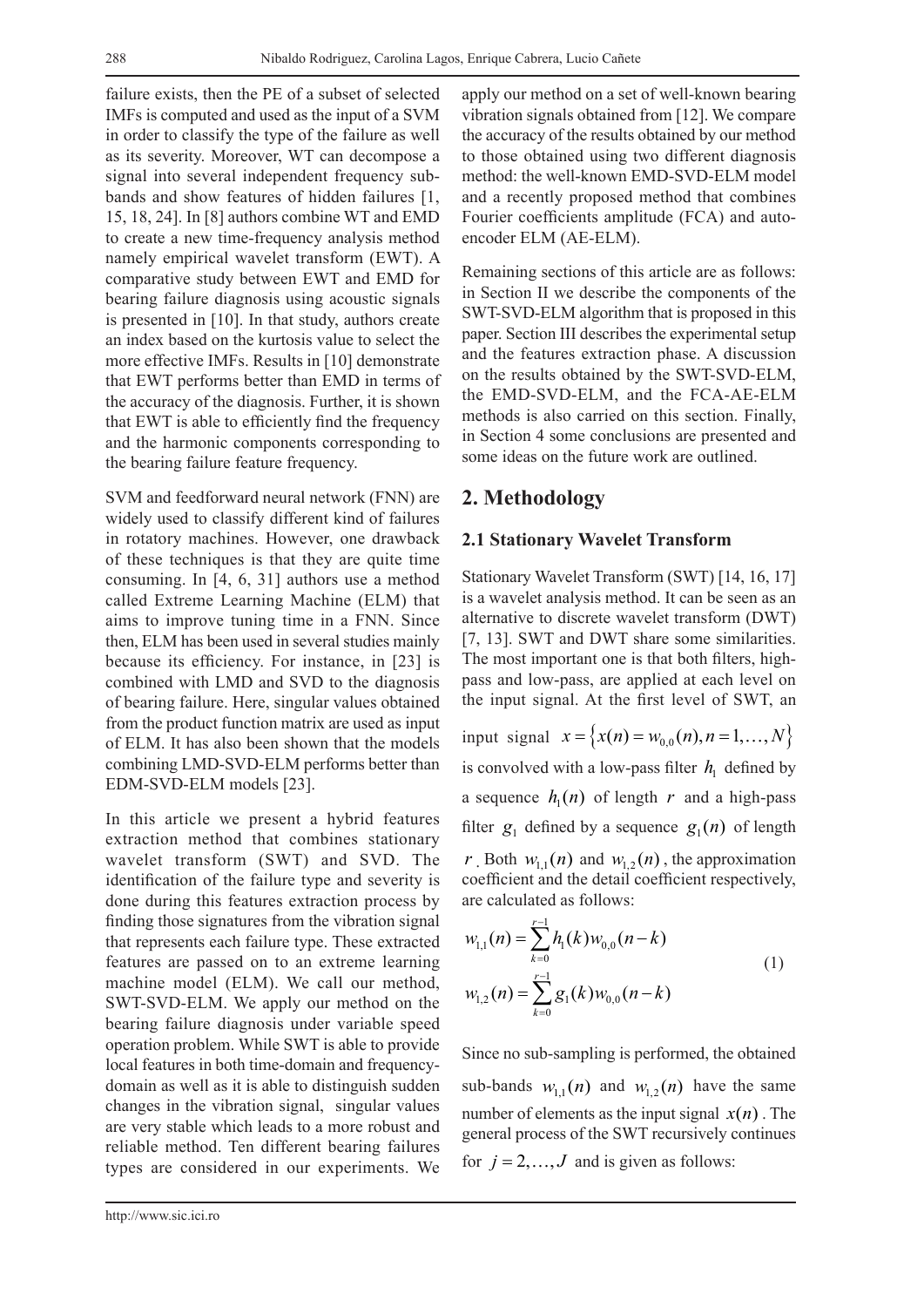$$
w_{j,1}(n) = \sum_{k=0}^{r-1} h_j(k) w_{j-1,1}(n-k)
$$
  

$$
w_{j,2}(n) = \sum_{k=0}^{r-1} g_j(k) w_{j-1,1}(n-k)
$$
 (2)

Filters  $h_i$  and  $g_i$  are computed by using an operator called dyadic up-sampling. Using this operator a zero value is inserted between each pair of elements that are adjacent in the filter. Thus, the SWT strategy is then completely defined by the pair of filters (both low-pass and high-pass filters) that is chosen and the number of decomposition

steps *j* . For this paper, a pair of Db2 wavelet filters has been chosen mainly due to its low complexity [7], whereas the decomposition at *j-*th level is given as follows:

$$
j = \log_2\left(\frac{fs/2}{FCF}\right),\tag{3}
$$

where  $f_s$  represents the frequency sampling of the vibration signal and FCF denotes the bearing fault characteristic frequency [20].

#### **2.2 Extreme Learning Machine**

The output of the ELM is obtained as follows:

$$
t_{k}(n) = \sum_{j=1}^{L} \beta_{k,j} h_{j}(n)
$$
  

$$
h_{j}(n) = \Phi \left[ \sum_{i=1}^{J} (a_{j,i} x_{i}(n) + b_{j}) \right]'
$$
 (4)

where *L* represents the number of hidden nodes,  $x_i(n)$  denotes the input vector containing *J*-features values,  $\{a_{i,j}, b_{j}\}$  are the weights of the hidden layer,  $\beta_{k,j}$  are output weights of the output layer and  $\phi(\cdot)$  represents the hidden nodes activation functions, which is given as follows:

$$
\varphi(x) = \frac{1}{1 + e^{-x}}\tag{5}
$$

The Moore-Penrose generalized-inverse method (M-P) [22] is used to estimate the output weights

 $\beta_{k,j}$ , whereas the weights  $\{a_{j,i}, b_j\}$  of the hidden layer are randomly assign. The optimal values of the linear weights of the output layer, for any given representation of the hidden weights, are

obtained using (M-P) method as follows:

$$
\beta = H^T \left( \frac{I}{C} + HH^T \right)^{-1} T , \qquad (6)
$$

where *T* represents the expected output pattern

matrix. The expression  $(\cdot)^{-1}$  is the Moore-Penrose generalized inverse of the output matrix of the hidden layer, whereas the regulation parameter is set to  $C = 10^8$  for all experiments in this paper. We can summarise the ELM method as the following sequence of steps:

- Determine the number *L* of nodes in the hidden layer and activation function  $\phi(\cdot)$ ;
- Randomly assign the hidden weights  ${a_i, b_i};$
- Using Equation (5), calculate hidden layer's output matrix;
- Using Equation (6), compute the output weights matrix,  $\beta_{k,i}$ , of the output layer.

#### **2.3 Bearing Fault Diagnosis Method Based on SWT-SVD-ELM**

The fault diagnosis algorithm proposed in this study can be summarised as follows:

Firstly, set the size of the sub-signal and divide the raw vibration signal into sub-signals of *N* data points. Then, calculates the envelope signal using Hilbert transform, which can be computed as

$$
x(n) = \sqrt{x^2(n) + H^2[x(n)],
$$
\n(7)

with *H*[⋅] denotes the Hilbert's transform. Once the Hilbert transform has been computed, decompose the envelope signal into *J* levels by using SWT. After that, decompose the *W* wavelet coefficients matrix using the SVD method. The SVD method decomposes the *W* wavelet matrix into a series of mutually orthogonal, unit-rank, and elementary matrices, whose representation is given as follows [11]:

$$
W = \sum_{i=1}^{J+1} s_i u_i v_i^T = USV^T,
$$
\n(8)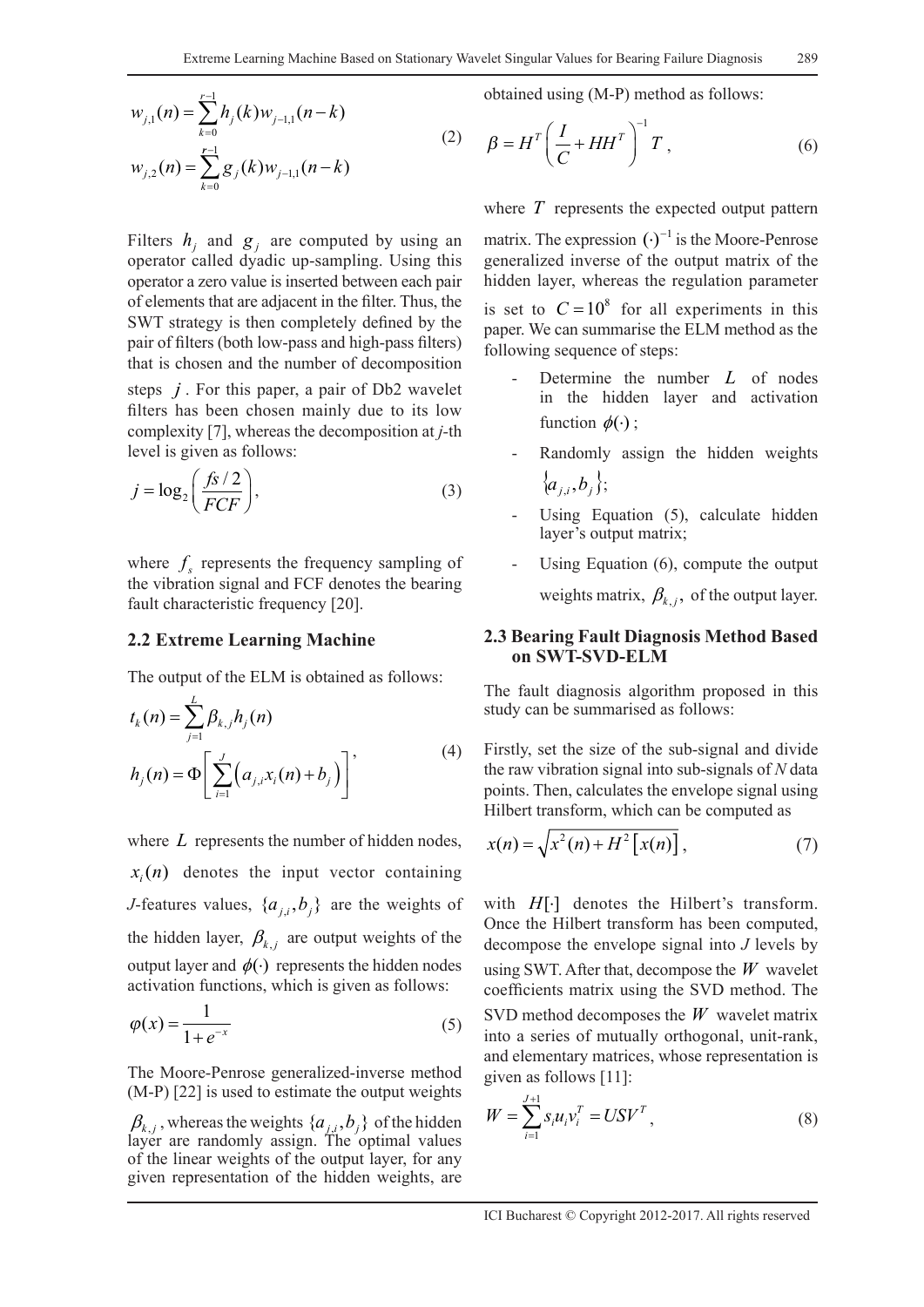where  $U \in \mathfrak{R}^{(J+1)\times (J+1)}$   $V \in \mathfrak{R}^{N\times N}$ *S* is the  $(J+1) \times N$  diagonal matrix and  ${s_1, s_2, ..., s_J, s_{J+1}}$  represent the set of singular values of matrix *W* . After decomposing matrix *W* , we need to create (*J+3)*-dimensional vector of features as follows:

$$
z = [s_1, s_2, \dots, s_J, s_{J+1}] E n_1, E n_2], \tag{9}
$$

where *En* represents the Shannon entropy value and is computed as

$$
En_1 = -\frac{1}{\log_2(J+3)} \sum_{j=1}^{J+3} p_j \log_2(p_j)
$$
  

$$
p_j = \frac{z_j^2}{\sum_{j=1}^{J+3} z_j^2}
$$
 (10)

$$
En_2 = -\frac{1}{\log_2(N)} \sum_{k=1}^{N} q_k \log_2(q_k)
$$
  

$$
q_k = \frac{x^2(n)}{\sum_{n=1}^{N} x^2(n)}
$$
 (11)

Finally, once we have computed features vector *z* , we can perform the bearing fault diagnostic strategy using ELM-classifier with singular value features vector as input.

### **3. Computational Experiments and Discussion**

#### **3.1 Experimental Setup**

Experimental raw data used in this paper correspond to vibration signals of deep groove ball bearings of 6205-2RS JEM SKF. It can be obtained from [12]. A 2-horsepower (hp) motor, a torque transducer/encoder and a dynamometer are considered in the experimental setup. During the experiments the bearing holds the motor shaft. An accelerometer mounted on the motor housing (as shown in Figure 1), is used to collect vibration signals.



**Figure 1.** Experimental setup for rolling bearing and its sketch

Single point failures with different failure diameters of 0.007, 0.014, and 0.021 inches are introduced to the driving-end bearing using electro-discharge machining method, with the motor speed varying at 1730, 1750, 1772, and 1797 rpm under four different loads of 0, 1, 2, and 3 horse-power. Digital data is produced at 12,000 samples per second for normal (N) samples and failure samples: inner race fault (IRF), outer race fault (ORF), and ball fault (BF). Further details on the experimental setup can be found in [12].

#### **3.2 Extracting Features for Bearing Failure Diagnosis**

The dataset contains 10 bearing health conditions (10 class labels) under rotatory shaft speeds of 1797, 1772, 1750 and 1720 rmp corresponding to loads of 0, 1, 2 and 3 hp, respectively, which are presented in Table 1. The length of the raw vibration signal is set to 120,000 data points (obtained in 10 seconds) and the size of segmentation of sub-signal is set to 1000 data points (83.3 ms), which corresponds to 2.5 times the rotation period. Its period fluctuates between 400 and 418 data points. Therefore, each raw signal is separated into 120 samples and each sample contains 1000 data points. Then, there are 480 samples for each health condition corresponding to variable shaft speed. Afterward, each signal of 1000 data points is decomposed into *J* levels by using SWT. The *J*-th value is calculated using the equation (3) and set equal to  $J = 3$ 

**Table 1.** Dataset description

since the fault characteristic frequency oscillates

approximately between 100 and 200 Hz.

|           | Fault      | Fault           | <b>Class</b> |
|-----------|------------|-----------------|--------------|
| # Samples | type       | <b>Diameter</b> | label        |
| 480       | N          | 0               | 1            |
| 480       | <b>IRF</b> | 0.007           | 2            |
| 480       | <b>IRF</b> | 0.014           | 3            |
| 480       | <b>IRF</b> | 0.021           | 4            |
| 480       | ORF        | 0.007           | 5            |
| 480       | ORF        | 0.014           | 6            |
| 480       | ORF        | 0.021           | 7            |
| 480       | BF         | 0.007           | 8            |
| 480       | BF         | 0.014           | 9            |
| 480       | BF         | 0.021           | 10           |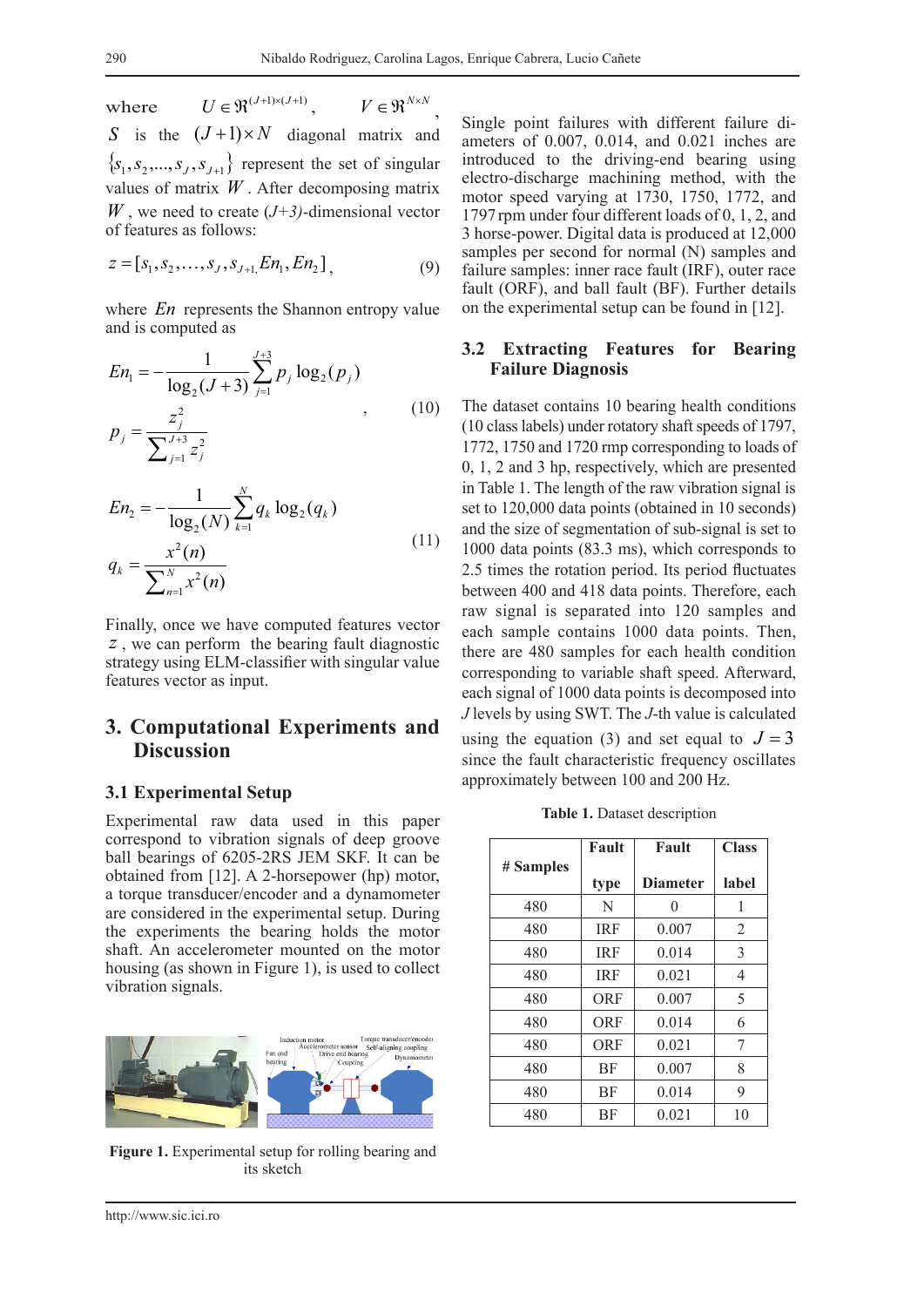

**Figure 2.** Classification accuracy with SWT-SVD-ELM model

#### **3.3 Training and testing process**

We split the dataset into two parts: a training dataset of 2400 (50%) samples and a test data set of 2400 samples (50%). We first use the training data to find the best possible parameters for the ELM method. Testing dataset is then used to measure the accuracy of the proposed method. The diagnostic accuracy (Acc) is obtained as

$$
Acc = \frac{\text{Total number of hits}}{\text{Total number of samples}} \tag{12}
$$

The ELM is calibrated with 6 input nodes and 10 output nodes. The optimal number of hidden nodes is usually very difficult to find. Although it is out of the scope of this paper, in the next paragraph we briefly explain the way we choose the number of nodes in the hidden layer, which is based on a trial and error process.

During the training process, overall hidden weights and bias are randomly initialized. The output weights of the output layer are obtained as explained in Equation (4). Once the training process is done, each ELM model is evaluated with a testing dataset. Figure 2 shows the results obtained for each evaluated model during the testing phase. As we can see, models with 60 and 80 hidden

nodes are not as accurate as the ones that consider 100 hidden nodes. Our results show that the accuracy obtained by those models with 100 hidden nodes varies between 99.968% and 100%. Thus, we decide to build a network that considers 6 input nodes, 100 hidden nodes, and 10 output nodes.

To evaluate the efficiency of the method we propose in this paper, we implement two diagnosis method: a well-known method that combines EMD and SVD [25, 26] and a recently proposed method that combines Fourier coefficient amplitude (FCA) and auto-encoder-ELM [14]. On the one hand, for the EMD-SVD-ELM method, each signal is decomposed using the EMD method [3] and the number of extracted IMFs using this strategy ranges between 9 and 13. In spite of that, the EMD-SVD-ELM model only considers 4 IMF for the input, and 100 hidden nodes (just as in the SWT-SVD-ELM model). On the other hand, for the FCA-AE-ELM method, the Fourier coefficient amplitude of raw vibration signal is computed considering 1024 sub-channels. Since the Fourier transform is symmetric, we only consider the first 512 coefficients, which correspond to the size of the features vector that is passed on to the AE-ELM-classifier.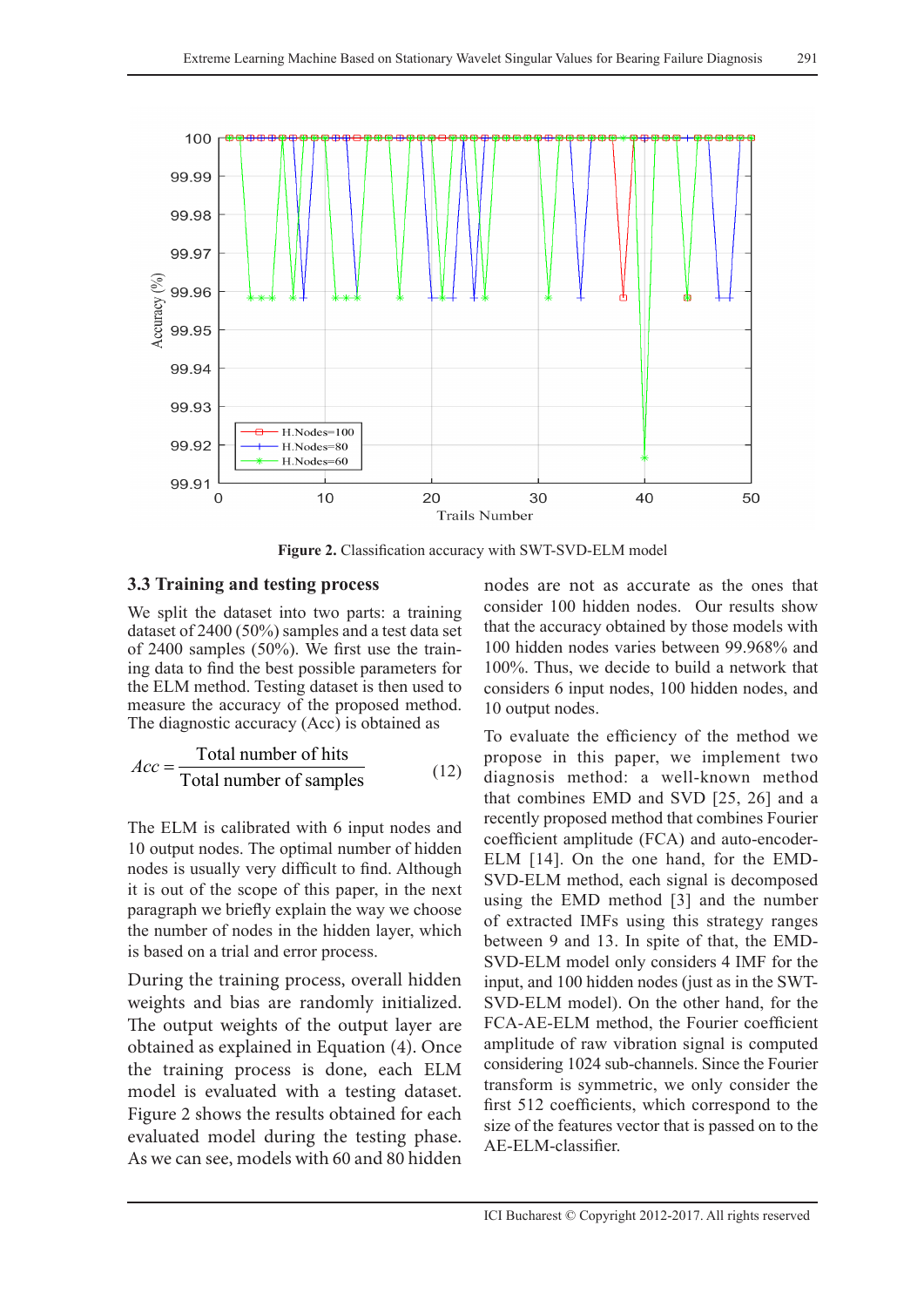

**Figure 3**. Comparison between the accuracy levels obtained by the SWT-SVD-ELM, EMD-SVD-ELM, and FCA-AE-ELM methods

Results obtained by the all three diagnosis methods implemented in this paper are shown in Figure 3.

As we can see, the accuracy obtained by the EMD-SVD-ELM model ranges between 99.667% and 99.97% with an average accuracy of 99.83%. We point out that this method did not reach the 100% accuracy level for any of the 50 random trials. Unlike the EMD-SVD-ELM, the FCA-AE-ELM does reach the 100% accuracy level in 40 out of 50 random trials. Its minimum accuracy level is 99.957% and its average accuracy is 99.993%. Although better than the EMD-SVD-ELM, the FCA-AE-ELM is still below the SWT-SVD-ELM method we propose in this paper. The SWT-SVD-ELM method reaches the 100% accuracy level in 48 out of 50 random trials. Further, our method obtains an average accuracy of 99.998% and a notable standard deviation of 0.008, which corresponds to a 50% of the standard deviation obtained by the FCA-AE-ELM method (standard deviation of 0.017). This is important as methods with smaller standard deviation values are more stable.

We need to highlight the fact that the average accuracy we obtained using the FCA-AE-ELM model proposed is 99.989%, while the

one reported by the authors in their original paper is only of 98.53% [14]. This is because we modified the topology of the AE-ELM, changing the number of auto-encoders from 3 to 2, where the encoder 1 considers 256 nodes and the encoder 2 considers 126 nodes. The original topology used in [14] considers 650 nodes for the first encoder, 150 nodes for the encoder 2, and 30 nodes for the last encoder.

### **4. Conclusions**

In this paper a method that combines singular values decomposition, stationary wavelet transform, and extreme learning machine for the bearing failure diagnostic problem is presented. The method, we call SWT-SVD-ELM, uses SWT to decompose a vibration signal. Decomposed vibration signal leads to a set of wavelet component signals. SVD is then used to obtain the set of singular values from the corresponding wavelet coefficients matrix. Since singular values remain somehow stable when a change in the rotation velocity occurs, ELM method is able to achieve high levels of accuracy for the failure diagnosis under time-varying speed operation conditions. Based on the experiments performed in this study we found that the best configuration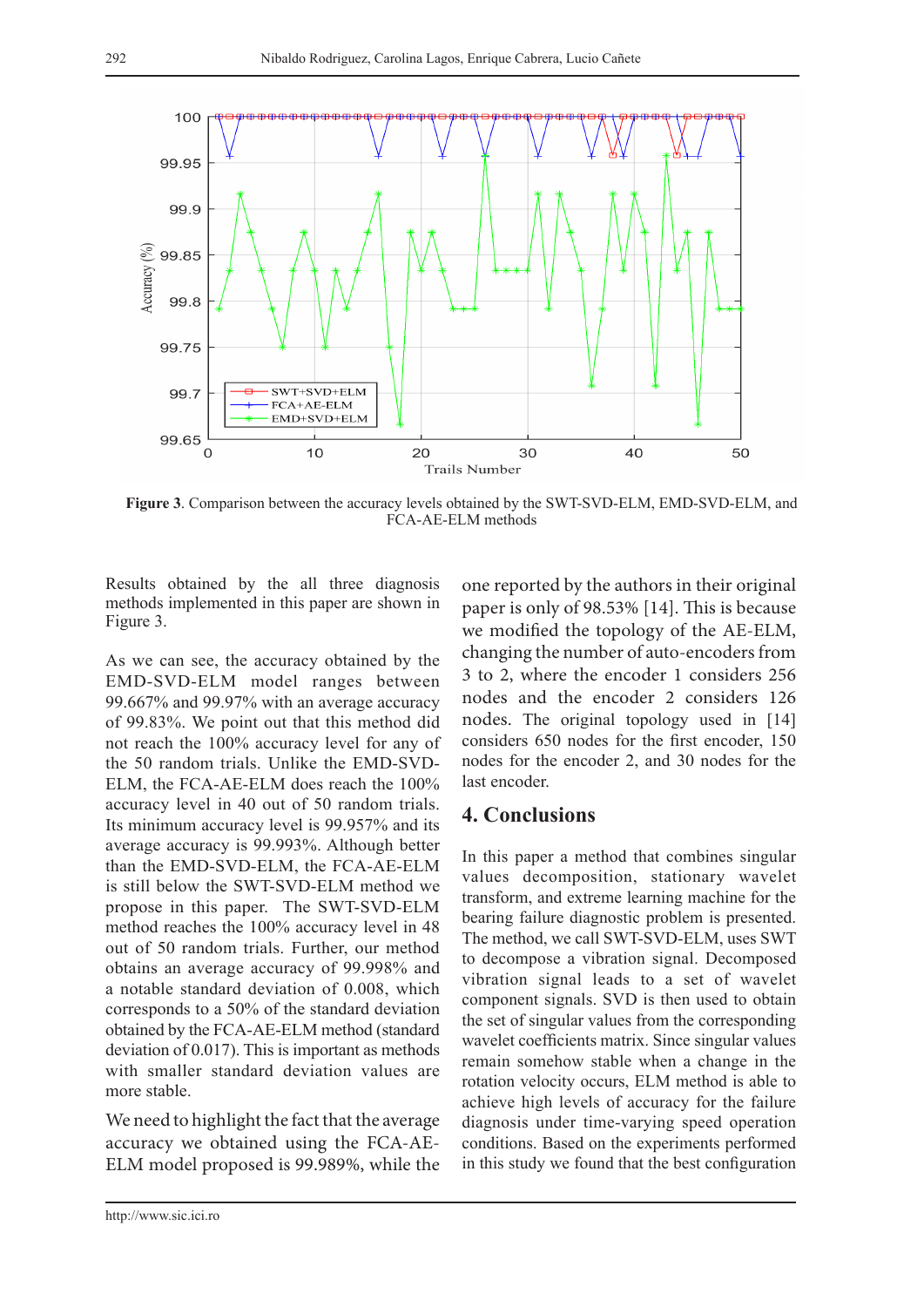for the ELM consists of 6 input nodes, 100 hidden nodes and 10 output nodes.

Contributions of this paper are two-fold. First, we have proposed a new diagnosis method that is able to obtain a 100% accuracy level in the 96% of the random trials tested in this paper. This is an important improvement w.r.t. recently proposed methods such as FCA-AE-ELM that only obtains a 100% accuracy in the 80% of the random trials tested here. A second contribution is that we have improved the topology of the AE-ELM proposed in [14] which leads to better accuracy levels: while the topology proposed in [14] obtains an average accuracy of 98.53%, whereas our topology obtains an average accuracy of 99.99%.

As future work we expect to apply our model to run-to-failure lifetime testing. Other topologies for our model can also be investigated in the future.

#### **Acknowledgements**

The authors would like to thank the Bearing Data Centre of the Case Western Reserve University for providing the bearing vibration signals datasets and some of the pictures used in this paper.

## **REFERENCES**

- 1. Abbasion S., Rafsanjani A. Farshidianfar A. & Irani N. (2007). Rolling element bearings multi-fault classification based on the wavelet denoising and support vector machine. *Mechanical Systems and Signal Processing, 21*(7), 2933-2945.
- 2. Coifman R. & Donoho, D.L. (1995). Translation-invariant de-noising. *Wavelets & Statistics: Lecture Notes in Statistics, 102*, pp. 125–150.
- 3. Huang N.E., Z. Shen & Long S.R. (1998). The empirical mode decomposition and the Hilbert spectrum for nonlinear and nonstationary time series analysis. *Proceedings of the Royal Society of London A: Mathematical, Physical and Engineering Sciences, 454*, pp. 903–995.
- 4. Huang G.B. (2006). Universal Approximation Using Incremental Constructive Feedforward Networks With Random Hidden Nodes. *IEEE Transactions on Neural Networks, 17*(4), pp. 879-892.
- 5. Huang G.B. & Chen L. (2007). Convex incremental extreme learning machine. *Neurocomputing, 70*(16-18), 3056-3062.
- 6. Huang G.B., Zhou H., Ding X., & Zhang R. (2012). Extreme Learning Machine for Regression and Multiclass Classification. *IEEE Transactions on Systems, Man, and Cybernetics, Part B, 42*(2), pp. 513-529.
- 7. Daubechies I. (1992). Ten lectures on wavelet, Society for Industrial and Applied Mathematics Philadelphia, PA, USA.
- 8. Gilles J. (2013). Empirical Wavelet Transform. *IEEE Transactions on Signal Processing, 61*(16), pp. 399-4010.
- 9. Jinglong C., Zipeng L., Jun Pan, Gaige C., Yanyang Z., Jing Y., Binqiang C. & Zhengjia H. (2016). Wavelet transform based on inner product in fault diagnosis of rotating machinery: A review. *Mechanical Systems and Signal Processing*, *70*, pp. 1-35.
- 10. Kedadouche M., Thomas M. & Tahan A. (2016). A comparative study between Empirical Wavelet Transforms and Empirical Mode Decomposition Methods: Application to bearing defect diagnosis. *Mechanical Systems and Signal Processing, 81*, pp. 88- 107.
- 11. Klema V.C. & Laub A.J. (1980). The singular value decomposition: its computation and some applications. *EEE Transactions on Automatic Control*, *25*(2), pp. 164–176.
- 12. Loparo K.A., Bearing data set, Case Western Reserve University Bearing Data Center, http://csegroups.case.edu/bearingdatacenter/ pages/welcome-case-western-reserveuniversity-bearing-data-center-website.
- 13. Mallat, S. (1999). A wavelet tour of signal processing, San Diego (CA) Academic Press.
- 14. Mao W., He J., Li Y. (2017), Bearing fault diagnosis with auto-encoder extreme learning machine: A comparative study. *Proceedings of the Institution of Mechanical Engineers, Part C: Journal of Mechanical Engineering Science, 231*(8), 1560-1578.
- 15. Mishra C., Samantaray A.K. & Chakraborty G. (2017). Rolling element bearing fault diagnosis under slow speed operation using wavelet de-noising. *Measurement, 103*, pp. 77-86.